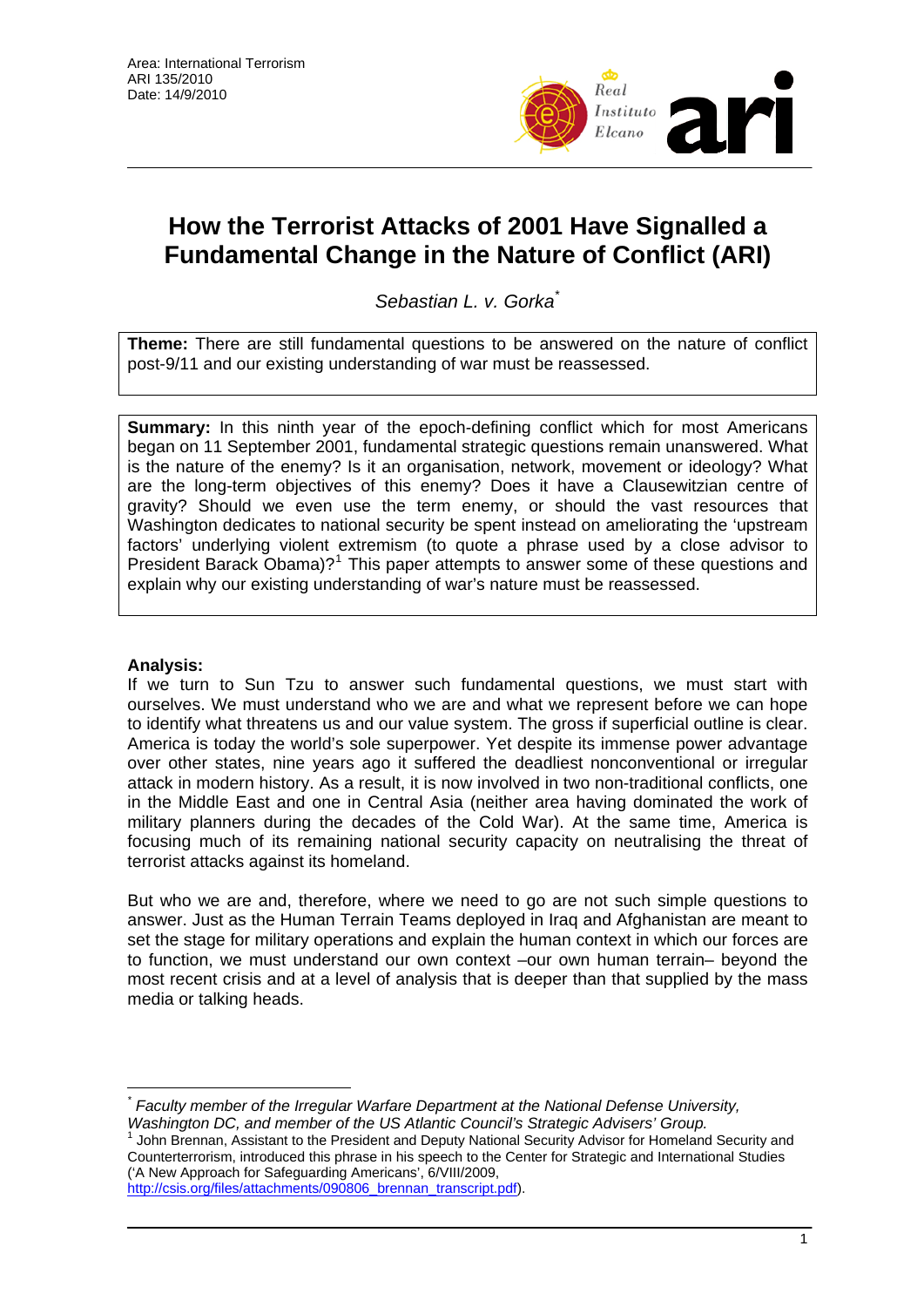

Some would call this an exercise in having an appreciation for the strategic culture of the US. That may be a useful approach, but given the events of the last 70 years, it would be more accurate to talk of having an appreciation of the evolution of US strategic culture rather than depicting it as a static reality fixed in the post-9/11 environment.

As a result, in order to appreciate fully the difficulties we face in today's irregular context and to have a hope of overcoming them, we must see the larger picture and the trend lines that have shaped it, for how we think strategically is an aspect of who we are. After all, strategic culture influences how we approach threats, and it challenges and shapes our responses. World War II and the Cold War left us emphasising firepower, technology and nuclear deterrence. Then came the strategic reality of the 1990s, which lacked any similarity to the preceding 40-plus years and thus had a distinctly negative impact on our ability to think about what national security really meant in a post-Cold War world. Now we must honestly assess how the intelligence gathering and forecasting habits of World War II and the Cold War have created systemic obstacles to providing basic informational support to the types of missions we are now expected to execute.<sup>[2](#page-1-0)</sup> While we have invented new capabilities, such as offensive unmanned aircraft system platforms and stealth technology, and while we have written new doctrine for current missions (for example, Field Manual 3-24, the latest counterinsurgency manual), neither of these facts proves that we have fundamentally reworked the entrenched culture and architecture of a US national security establishment predicated on neutralising nation-state threats.

# *The Global Context*

In addition to delving into the premises underpinning our strategic culture, we must ask similar fundamental questions about the context in which the rest of the world finds itself at the beginning of the third millennium. Without getting into the lucrative but unscientific black art of long-range projection, we must ask questions related to relative power, the role of ideology and the influence of demographics on actors who in the past were not of concern to us, or who simply did not exist in an age of bipolar conventional standoff. Nation-state actors and non-nation-state actors alike are affected by new drivers of change.<sup>[3](#page-1-1)</sup> Power can no longer be measured simply in terms of gross domestic product or tank regiments. As Ralph Peters eloquently pointed out over a decade ago, survival may have far more to do with a given community's desire and capacity to absorb and manipulate large amounts of information than with the classic metrics of power.<sup>[4](#page-1-2)</sup> Similarly, the vulnerability of a given state may be measured more in terms of its access to clean drinking water or the size of its male population under the age of 20 than by its proximity to malevolent neighbours.

# *The Conceptual Context*

Lastly, and perhaps most difficult of all, it is the duty of all senior officials involved in providing national security to seriously and most candidly reassess core assumptions upon which our existing systems of analysis and planning are based. We must evaluate how apt these central concepts still are and formulate new principles should they be found wanting. Beyond the foundational core values of the Nation, such as those enshrined in

<span id="page-1-0"></span> $\overline{a}$  $2$  The US general officer responsible for intelligence in Afghanistan understands the need for radical changes to how we think about intelligence and how we collect and process it. See Michael T. Flynn, 'Fixing Intel: A Blueprint for Making Intelligence Relevant in Afghanistan', at

<span id="page-1-2"></span><span id="page-1-1"></span>[www.cnas.org/files/documents/publications/AfghanIntel\\_Flynn\\_Jan2010\\_code507\\_voices.pdf](http://www.cnas.org/files/documents/publications/AfghanIntel_Flynn_Jan2010_code507_voices.pdf).<br><sup>[3](http://www.cnas.org/files/documents/publications/AfghanIntel_Flynn_Jan2010_code507_voices.pdf)</sup> For a detailed analysis of how the evolution of the state has influenced strategy over the centuries, see Phillip Bobbitt (2002), *The Shield of Achilles: War, Peace, and the Course of History*, Knopf, New York. 4 Ralph Peters (1998), 'The New Strategic Trinity', *Parameters*, Winter, p. 73-79.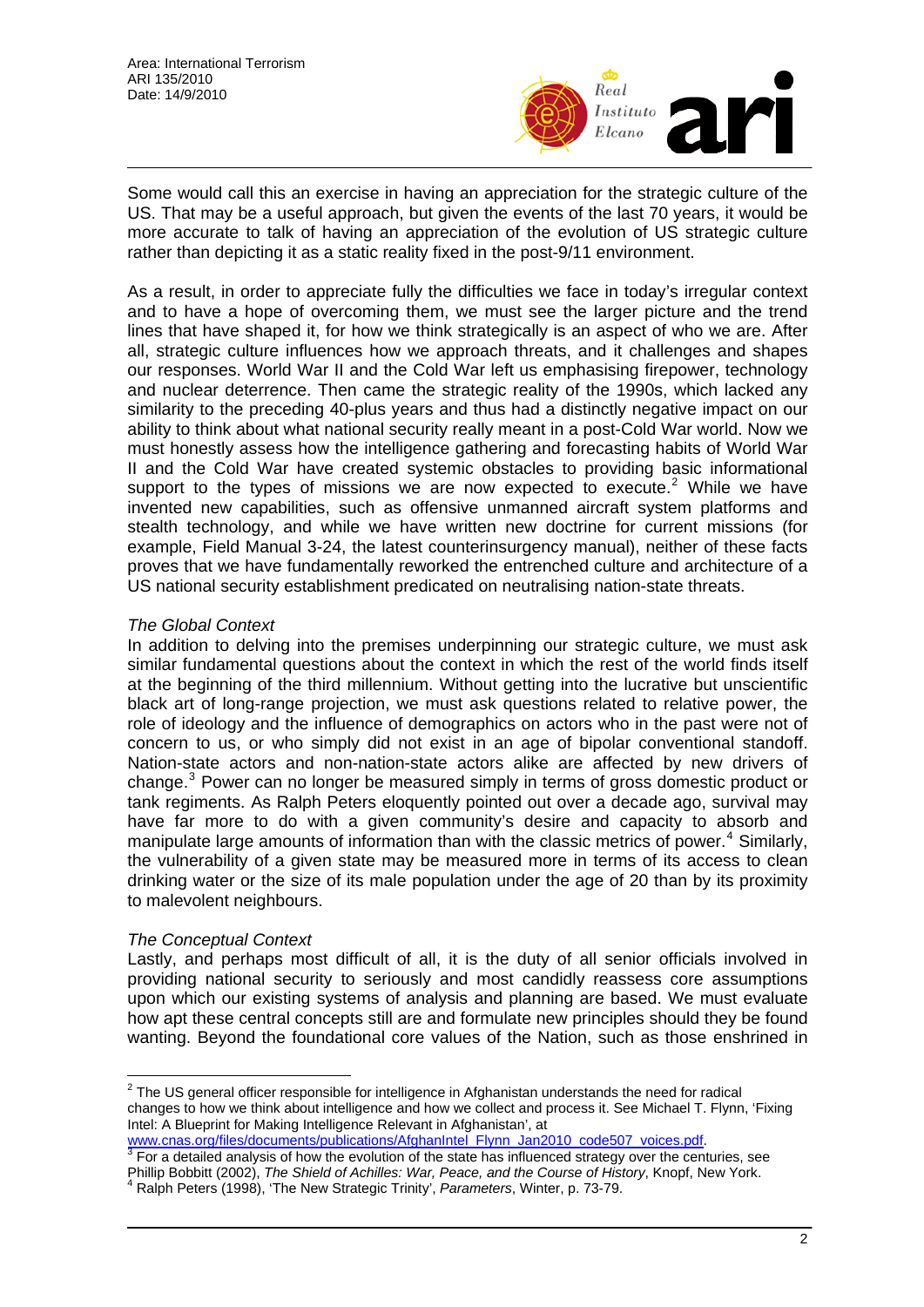

the Declaration of Independence and the Constitution, we must recognise that no concepts are immune to critique and reappraisal when it comes to securing the homeland. America's founding values are sacrosanct and immutable, yet we must be ever imaginative and flexible in how we realise and protect them. For example, should the 'Wondrous Trinity' of Clausewitz be found wanting in an age of globally dispersed nonstate actors and cyberwarriors, it must be discarded –or at least significantly reworked– if it is to have utility in an age of proliferating non-state actors, the likes of which the Prussian theorist could never have imagined.

#### *The Context of Classical War Theory*

With regard to this last point, we would be well served by engaging in an even more sweeping survey of our current context to include century-long trends. The blogosphere, professional military education journals and civilian publications provide ample reading on the core issues of how irregular war differs from conventional warfare. Nevertheless, we should take our quest seriously and in a way that steps beyond the theoretical navelgazing of purely semantic debates. When Clausewitz gave us his immortal dictum on war as the continuation of politics, he was writing in a specific historical and socioeconomic context. No matter how useful his analysis may seem, it cannot be divorced from the age in which it was born, an age when conventional war dominated strategic thought.

Clausewitz's *On War* must be understood as one man's forceful attempt to impose meaning on the clash of national arms. More specifically, it must be appreciated as an act of intellectual pilgrimage by an officer seeking to explain the destruction of his military culture by an upstart foe successfully using the radical approach of *levée en masse* to decimate its professional enemy. That is why in his Wondrous Trinity, Clausewitz makes rational government ends the drivers behind the actions of his skilful commander, who harnesses the passion and hatred of his troops (the population).

Clearly, the (Westphalian) nation-state construct informs everything Clausewitz wishes to achieve. We are therefore fully justified in reassessing his model in an age that sees violence applied most often in non-Westphalian ways –by non-state actors–. Similarly, context also applies to the other great strategist, Sun Tzu, who is also a victim of his age. Why else the emphasis on victory without combat being the ultimate goal? Unless we see Sun Tzu as a product of the Warring States Period before China was united, we cannot understand that his writings were driven not by the desire to destroy the enemy but to coopt the political entities that would become the building blocks of a new empire.

Sun Tzu's context was the drive for unity in the China of the Warring States. Clausewitz's was the Napoleonic revolution in warfare and a young Westphalian system. As such, *On War* was crucial to understanding the Westphalian period. However, although much can be said of the post-9/11 age, Westphalian is not what springs to mind. As Martin van Creveld noted in a recent speech at the National Defense University, 'What [Clausewitz] never imagined was a world in which many, perhaps even most, belligerents consist of nonsovereign, nonterritorial organizations'.[5](#page-2-0)

<span id="page-2-0"></span> 5 Martin van Creveld (2009), 'An Obituary for Clausewitz', paper presented at the College of International Security Affairs conference, *Beyond the Horizon*, National Defense University, Washington, DC. Despite experiencing irregular warfare, Clausewitz only dedicates a few pages to the subject, and even then does so solely in the context of the weakened nation-state arming its population (*Volksbewaffnung*) when conventional forces are not enough.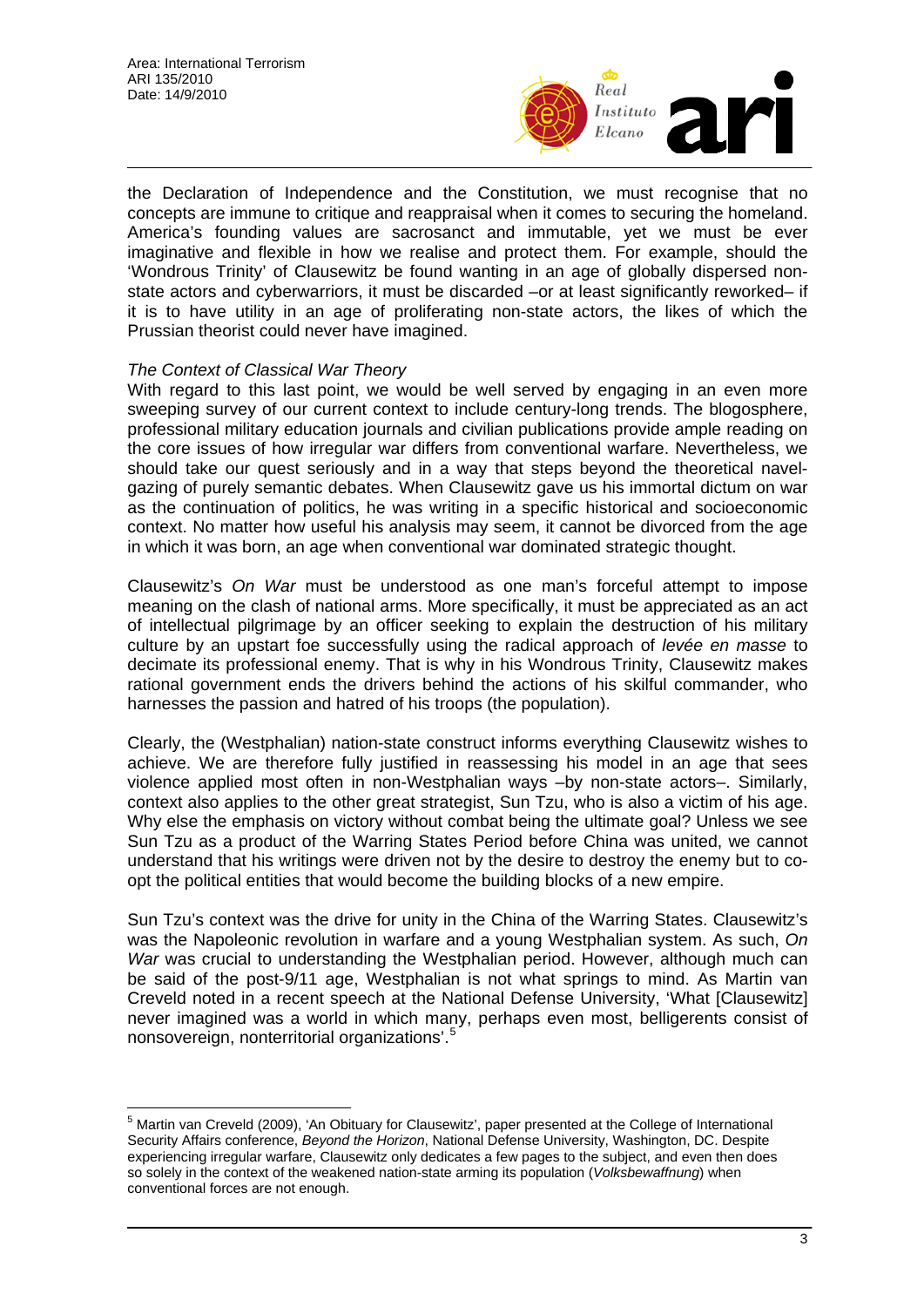

Hence, we can ask some obvious but new questions and ascertain whether the old models apply. When discussing actors who engage in irregular warfare against us, how Clausewitzian is the enemy's understanding of the purpose of war? For example, is al-Qaeda, or even Iran, driven by the same functional approaches to the use of violence as we are?<sup>[6](#page-3-0)</sup> *On War* may remain the key text about nation-on-nation conflict between actors operating on logical cost benefit lines directly connected to obvious political gains. But how is such a calculation factored into an understanding of the utility of violence when we are facing a religiously motivated foreign-fighter brigade in Iraq, a unit of the Quetta Shura in Afghanistan or a suicide bomber on a commercial flight crossing the Atlantic?

Clausewitz was right about the immutable nature of war,<sup>[7](#page-3-1)</sup> but his Westphalian context drove his understanding of the role of *raison d'état* and the trinity of forces that the state both embodied and leveraged. Those forces still exist, but the new actors we face – whether they be the Taliban in Afghanistan or al-Qaeda in Yemen– have mixed these ingredients in new ratios and combinations, wherein rational, policy-oriented cost-benefit analysis and justifications have been trumped or qualified by less dispassionate and more otherworldly influences.

The triangle of Government, People and Army (or Commander), which respectively represent reason (or policy), passion and skill, is less than useful for many of the irregular threat groups we are fighting today because they are not nation-states. Take, for example, al-Qaeda. Since the loss of its Afghan base of operations, there is no specific government or nation that is associated primarily with this foe. The violence of al-Qaeda is not instrumental to an end-state akin to the policy goals of a 'normal' government. Its ends are driven by the religiously fuelled visions of ideologues, some alive today, but many, such as Sayyed Q'utb and Abdullah Azzam, deceased. None of these ideologues or irregular elites politically represented a nation in the Westphalian sense, making the triangle/trinity out of date.<sup>[8](#page-3-2)</sup>

Simultaneously, the role of the military commander is not filled by a professional warrior subordinated to a political elite in the case of the irregular enemy. Osama bin Laden is a self-taught warrior, a mujahideen who never spent time at a war college or wore the uniform of a national army. Furthermore, his skill is not measured solely in the way that concerned Clausewitz, prowess on the battlefield. Rather, he must be understood in nonmilitary terms as an ideologue in his own right, an information warrior who inspires by personal example. The commander of the Clausewitzian Trinity was judged by his ability to prevail despite the friction and fog of war. Bin Laden is measured less by his success on the battlefield –which has been minimal since 9/11– than by his authenticity as a 'true believer'. He is an example of a holy warrior, prepared to die not for a political end-state but for a transcendental truth, judged by his capacity to inspire other violent non-state actors.<sup>[9](#page-3-3)</sup>

<span id="page-3-0"></span> 6 On the issue of expressive versus functional understandings of the purpose of war, see Christopher Coker (2002), *Waging War without Warriors*, Lynne Rienner, London, and Michael Vlahos (2009), *Fighting Identity: Sacred War and World Change*, Praeger Security International, Westport, CT.<br><sup>7</sup> The master strategist Colin Gray puts it best: 'We know with sad certainty that war has a healthy future.

<span id="page-3-1"></span>What we do not know with confidence are the forms that warfare will take'.

<span id="page-3-2"></span> $^8$  I agree with Michael Vlahos that we potentially make matters worse by using the image of a triangle to depict Clausewitz's Trinity since the word trinity implies much more than three-sided geometry. How to represent the threesome pictographically in a more exacting way is beyond the scope of this article, but a worthy task. The figure included herein is but a first attempt to revise the image for the current enemy. <sup>9</sup> On the different wavs in which jihadi enemies understand victory, see Jeffrey B. Cozzens (2009), 'Victory

<span id="page-3-3"></span>from the Prism of Jihadi Culture', *Joint Force Quarterly*, nr 52, 1st Quarter, p. 86-91. Also useful is Stephen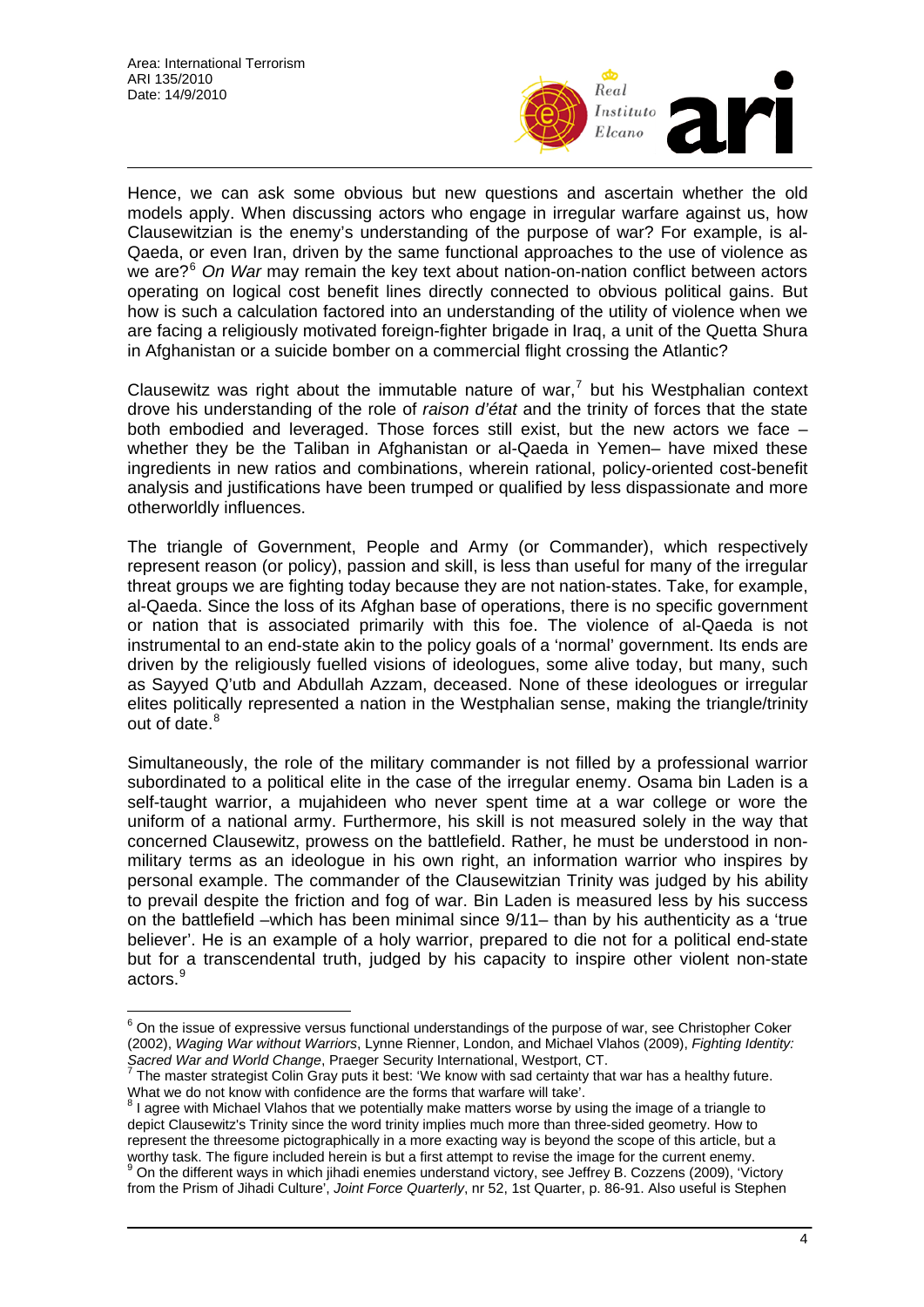

Finally, the passion- and hatred-driven third part of Clausewitz's Trinity must be redefined. No longer is the enemy limited by the resource his national population represents. Bin Laden, like the Muslim Brotherhood, is not constrained by whether he can rally the citizens of one particular nation behind the cause of war or by their willingness to be drafted into a national army. Potential irregular warriors can be recruited from Algeria, Somalia or Michigan, for al-Qaeda's definition of population is not territorially bound but religiously defined by the idea of the *ummah*, or global Islamic community. And in this he is not alone. The anticapitalist extremists who so often violently trouble the representatives of the old Westphalian order, such as the Group of Eight, are also unrestricted in their mobilisation by national borders.

Consequently, although reports of the death of the nation-state may have been greatly exaggerated, a definition of war that pertains only to nations is indeed dead. Clausewitz's Trinity still applies to state-on-state conventional war ('ideal war'), but it must be supplemented with another trinity that can depict the types of actors our troops are already fighting (see Figure 1).



**Figure 1. The Trinity of War Expanded** 

#### *A Wondrous Trinity for Today*

 $\overline{a}$ 

Clausewitz's Trinity divided the world into three parts: the government, the governed and the defenders of the state. Each reflected a different characteristic: rationale, passion or skill. Although the triangular representation of the three implies equality, just as with the Christian Trinity, there is favouritism. As the Son sits on the right hand of the Father, and the Spirit serves them both, it is clear from *On War* that the party Clausewitz privileges is the military, or more specifically, the artful commander who harnesses the population's passion and might so the nation may realise its goals.

Ulph (2009), 'Weak Points in the Ideology of Jihad', lecture delivered at the Westminster Institute, McLean, VA, 10/X/2009.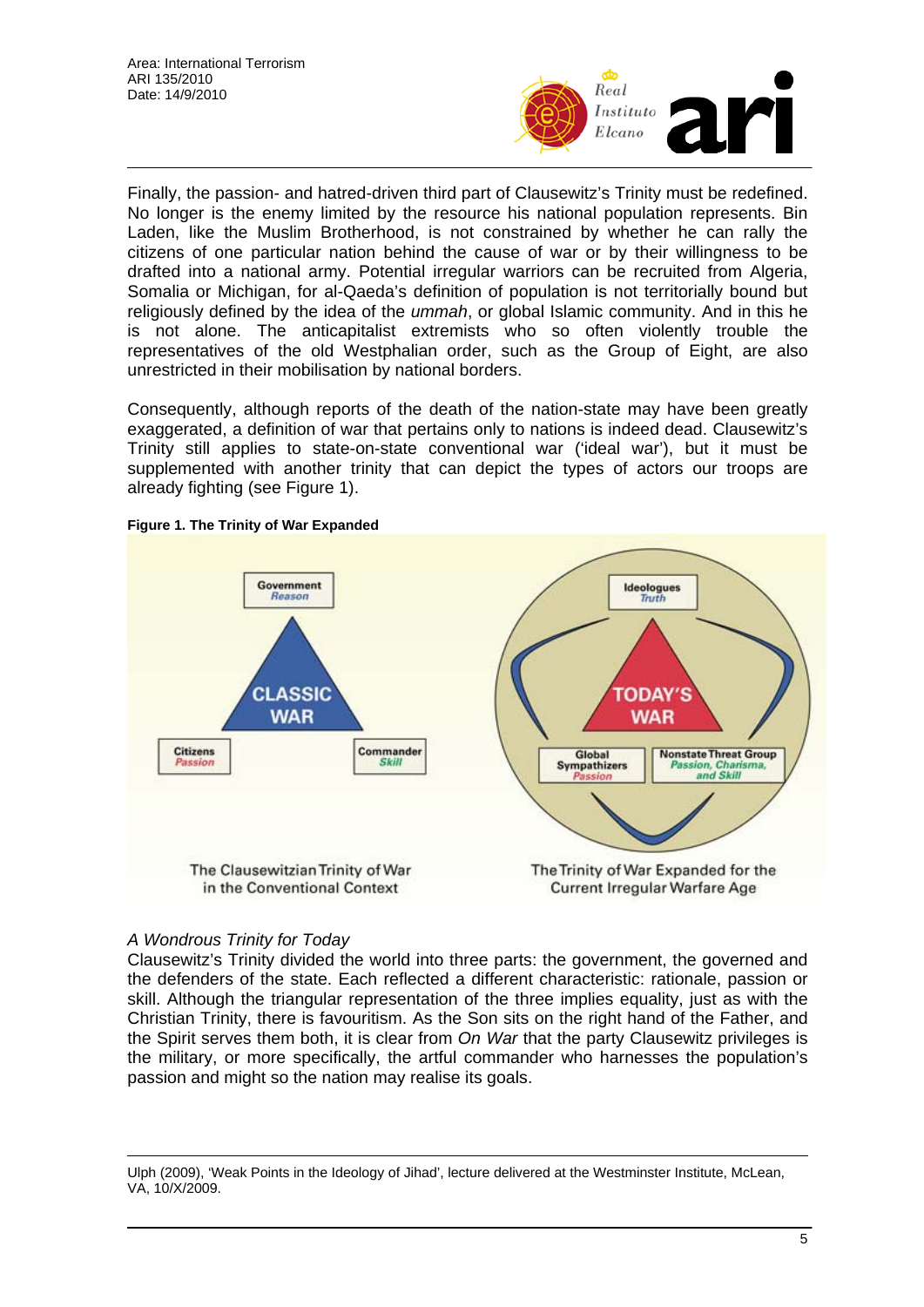

Today's irregular enemy should be understood in a more egalitarian fashion. Just as the information and media worlds have been democratised, with Web sites and blogs turning consumers into producers and vice versa,<sup>[10](#page-5-0)</sup> the trinity of the irregular enemy affords and invites an interchangeability of roles and functions. Leaders can be fighters, followers can become leaders and both can interpret and feed into the enemy's understanding of why force is necessary and what ultimate purpose it serves. In other words, the components of the Clausewitzian Trinity have become utterly fluid and interchangeable.

As we have noted, this has profound implications for the resources the enemy can mobilise and with which he fights us. In Westphalian war, the enemy only has the people of his nation-state. For today's enemies, the limitations of borders and citizenship have vanished. We are faced by a Saudi master-terrorist as the leader of al-Qaeda, but violence carried out in the name of the 'truth' that he serves can be executed by Nigerian students on commercial airliners or US Army majors of Palestinian descent. There are no limits as to who can be recruited and deployed against us. The only requirement is that they subscribe to the religious ideology that is global jihad.<sup>[11](#page-5-1)</sup>

A second deep ramification is that in the wars America fights today, national interest no longer defines the enemy's use of force. Rather, it is truth as defined not by the elite of a government, but by ancient religious texts or their interpretations by politically and transcendentally motivated ideologues. Clausewitzian *raison d'état*, the objective of violence, is no longer bound by cold or technical definitions of national interest. If ultimate approval can be gained by being a suicide bomber or killing non-combatants in the name of religious glory, then the rationale for violence must not be interpreted by US national security elites as being subject to the limitations of a Westphalian framework of analysis. As a result, in today's irregular context, we can replace the rationale of the trinity with the transcendental end that the true believers see themselves as serving.

Finally, in the new threat environment, the third actor of the Clausewitzian Trinity –the commander and his forces– is radically redefined. During the early 20th century, and then the Cold War, irregular warfare's practitioners could be easily understood as all having one very Westphalian goal for their violence. Although they were not representatives of nation-states, they sought to seize state power. This is how the master of this kind of warfare, Mao Tse-tung, revolutionised our understanding of the utility of force. No longer was it strategically used to serve an established government. Instead, by skilfully employing multifaceted campaigns on diverse lines of effort, unfolding in both tangible and intangible space, the insurgent could systematically build a counter-state that, when powerful enough, could challenge the incumbent in a conventional campaign, destroy it, and then fill the void by becoming the new state.<sup>[12](#page-5-2)</sup> With People's War, Mao broadened our understanding of warfare, taking it beyond that which served the status quo elites. But he also reinforced the Westphalian context, since the goal of the insurgent was always to become the nation-state.

<span id="page-5-0"></span> $\overline{a}$  $10$  I am grateful to David Kilcullen for succinctly explaining to me the revolution in the 'information market' and how this affects such forms of irregular warfare as counterinsurgency.

<span id="page-5-1"></span><sup>11</sup> See Patrick Sookhdeo (2007), *Global Jihad: The Future in the Face of Militant Islam* , Isaac Publishing, Three Rivers, MI.

<span id="page-5-2"></span>Mao is notoriously misunderstood and wrongly attributed. For consideration of his position on the Clausewitzian notion of irregular warfare, see the various works of Thomas A. Marks, especially the seminal *Maoist People's War in Post-Vietnam Asia* (White Lotus, Bangkok, 2007). A summary of Mao's five key questions in warfare and how they can be used to understand an irregular warfare threat can also be found in Thomas A. Marks, Sebastian L.v. Gorka & Robert Sharp (2010), 'Beyond Population-Centric Warfare', *PRISM*, 1, nr 3, June, p. 79-90.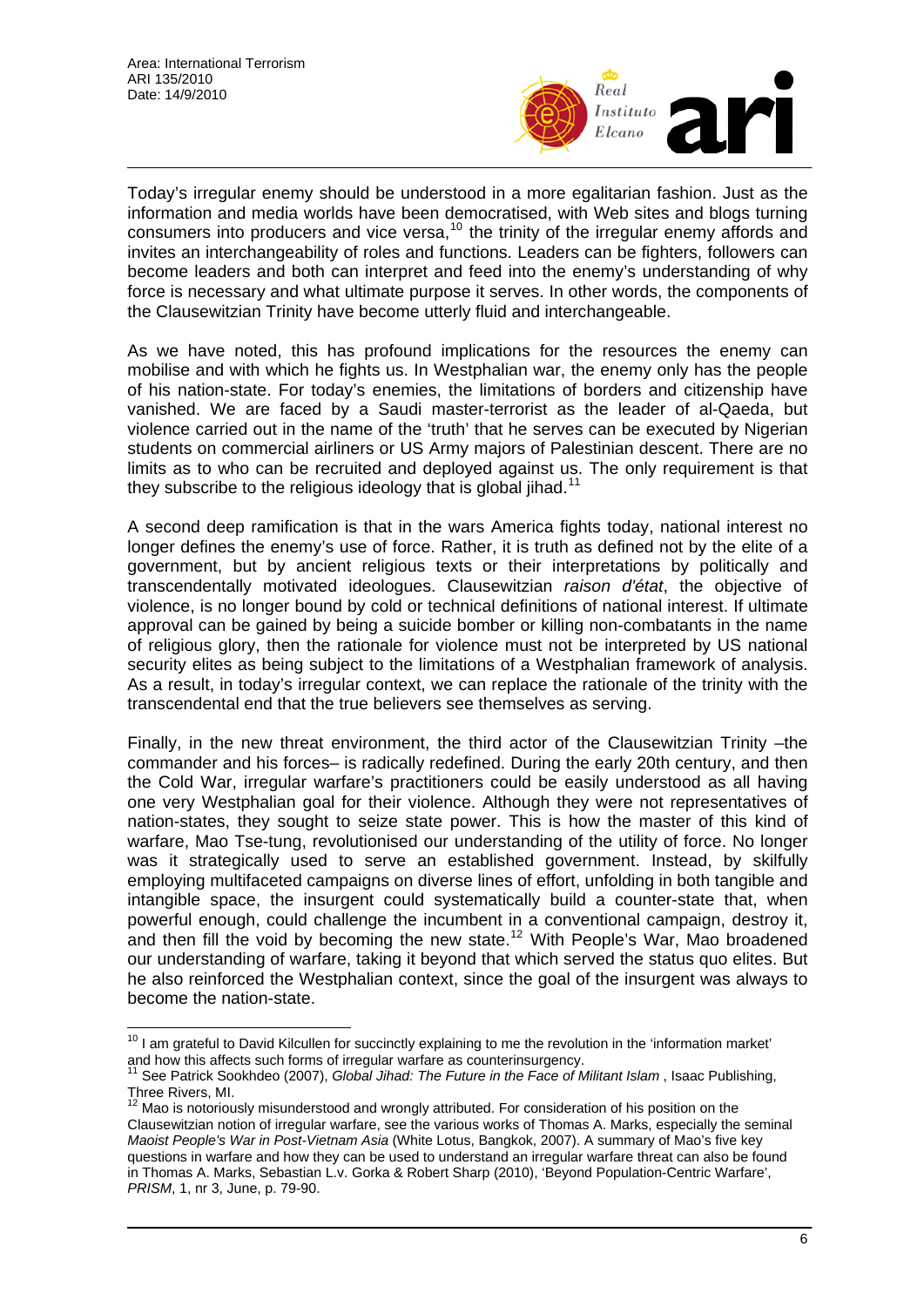$\overline{a}$ 



Today, in contrast, we face a foe who rejects the (Western) Westphalian model, an enemy who is not interested in a war of self-determination in the classic sense of postcolonial independence. Instead, he fights for worldwide religious supremacy, and this is why there is so much talk of al-Qaeda and Associated Movements (AQAM) as representing the first global insurgency, and one we must counter with a global counterinsurgency.<sup>[13](#page-6-0)</sup> His idea of self-determination is not tied to the nation-state, but to a global theocracy, the Caliphate, within which all shall be subject to the will of Allah, and not the will of the people.

Day bomber, but far more importantly acted as inspiration and sanctioning authority for both Major Nidal Malik Hassan and failed suicide bomber Umar Farouk Abdulmutallab. It is likewise clear that the last element of Clausewitz's Trinity must be reassessed in the case of an irregular threat group that is even more ambitious than Maoist People's War would have us expect. We cannot represent AQAM as a nation-state military led by a commander serving the national interests of his government. This third part of the trinity is now populated by various types of actors. It consists of leaders such as bin Laden who say they serve no government, only God. It also consists of actors such as Abu Musab al-Zarqawi, a terrorist and insurgent leader who said he served God but also swore fealty (*bay'at*) to bin Laden. It also refers to domestic enemies such as Mohammad Sidique Khan, the British terrorist who masterminded the 7/7 attacks. And lastly, it can also refer to the likes of Anwar al-Awlaki, the Yemen-based, American Muslim cleric who may not have had classic command and control of the Fort Hood shooter and Nigerian Christmas

described as consisting of solely the governed, the governing, and the regular militaries that serve them. It has become more complex. **Conclusion:** Clausewitz is still valuable. His understanding of what war between states should look like has not changed with the arrival of a globally motivated and capable nonstate actor using irregular tactics and strategies. Nevertheless, his trinity cannot be applied directly to such enemies. The context has changed. The world can no longer be

Wondrous Trinity. With an enemy who sees himself as divinely justified, the expression of war as a *competition of wills* is more important than ever before. Fortunately, Clausewitz's other non-trinitarian insights into conflict still hold true. His image of war as two wrestlers is just as apt in describing Kennedy versus Khrushchev in 1962 as it is in representing General McChrystal versus the Quetta Shura today. This is the part of *On War* that we must re-emphasise, while de-emphasising and reframing his

Martin van Creveld warns that a 'theory of war that only recognizes physical factors while ignoring moral and psychological ones is not worth the paper on which it is written'. In this regard, Clausewitz emphasised will over capabilities. This emphasis is doubly applicable today; it is the only way we can explain how untrained and pathetically equipped irregulars can still challenge the best fighting force in the world despite all its Predators and real-time intelligence. Understanding this element of Clausewitz's writings,

<span id="page-6-0"></span> $13$  For a full examination of problems that the concept of global counterinsurgency brings with it, see Stephen Sloan & Sebastian L.v. Gorka (2009), 'Contextualizing Counterinsurgency', *The Journal of International Security Affairs*, nr 16, Spring, p. 41.